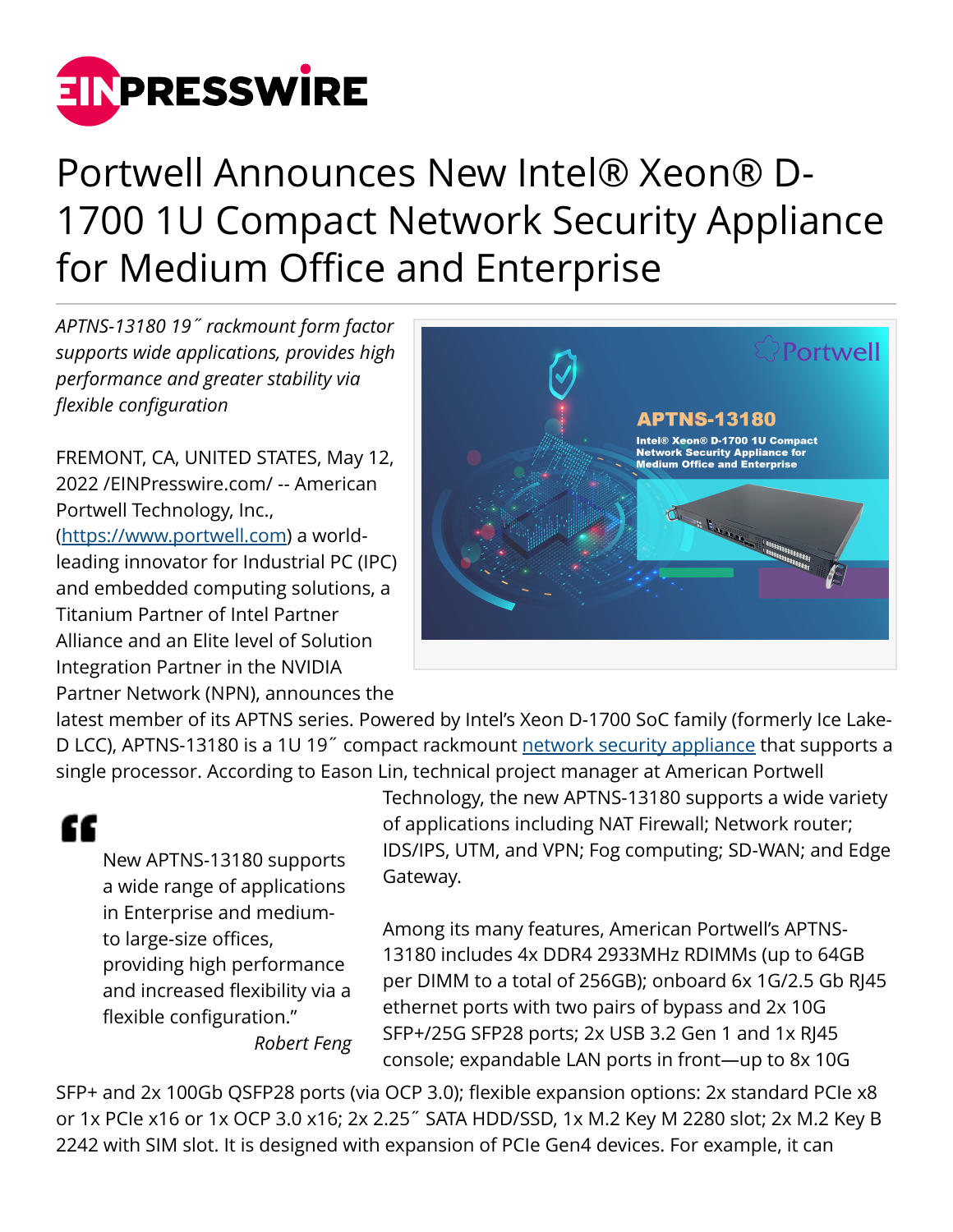accommodate a Full-Height Half-Length (FHHL) standard PCIe Gen4 RAID control card or other PCIe Gen4 add-on cards. "Just these features alone yield many benefits for our customers," Lin states, "including high flexibility with either standard PCIe NIC or OCP NIC 3.0; two fiber ports to support up to 50Gb throughput; onboard TPM 2.0 for security and up to ten 10Gb SFP+ and six 2.5Gb LAN ports."

High Performance in a Small Footprint

"American Portwell's new APTNS-13180 supports a wide range of applications in Enterprise and medium- to large-size offices, providing high performance



and increased flexibility via a flexible configuration", says Robert Feng, senior product marketing director at American Portwell Technology, "What's more," he adds, "it's a space-saver. For a 1U network security appliance, it has a compact footprint of merely 436mm (W) and 312mm (D). Plus," Feng continues, "customers will benefit from its wide LAN/network bandwidth, flexible configuration of CPUs and GbE LAN ports, and fast and easy field maintenance. In addition," Feng says, "compared to Gen3, its PCIe Gen4 interface can offer twice the speed, which fulfills high speed and bandwidth demands in medium office and enterprise."

"Further efficiency and flexibility is provided by onboard 1G, 2.5G, 10G and 25G network ports without the need to add NIC expansion. This will save customers costs and time to deploy in the field. In short," Feng confirms, "the new APTNS-13180 1U compact network security appliance from American Portwell supports a wide range of applications and delivers an outstanding combination of performance, flexibility, stability, and reliability. Plus, of course, the long product lifecycle support inherent in every Portwell product."

American Portwell Technology, Inc., is a world-leading innovator in the embedded computing market and a Titanium Partner of the Intel Partner Alliance. American Portwell Technology designs, manufactures and markets a complete range of PICMG computer boards, embedded computer boards and systems, rackmount systems and network communication appliances for both OEMs and ODMs. American Portwell is an ISO 9001, ISO 13485, ISO 14001 and TL 9000 certified company. The company is located in Fremont, California. For more information about American Portwell's extensive turnkey solutions and private-label branding service, call 1-877- APT-8899, email info@portwell.com or visit us at [https://www.portwell.com.](https://www.portwell.com)